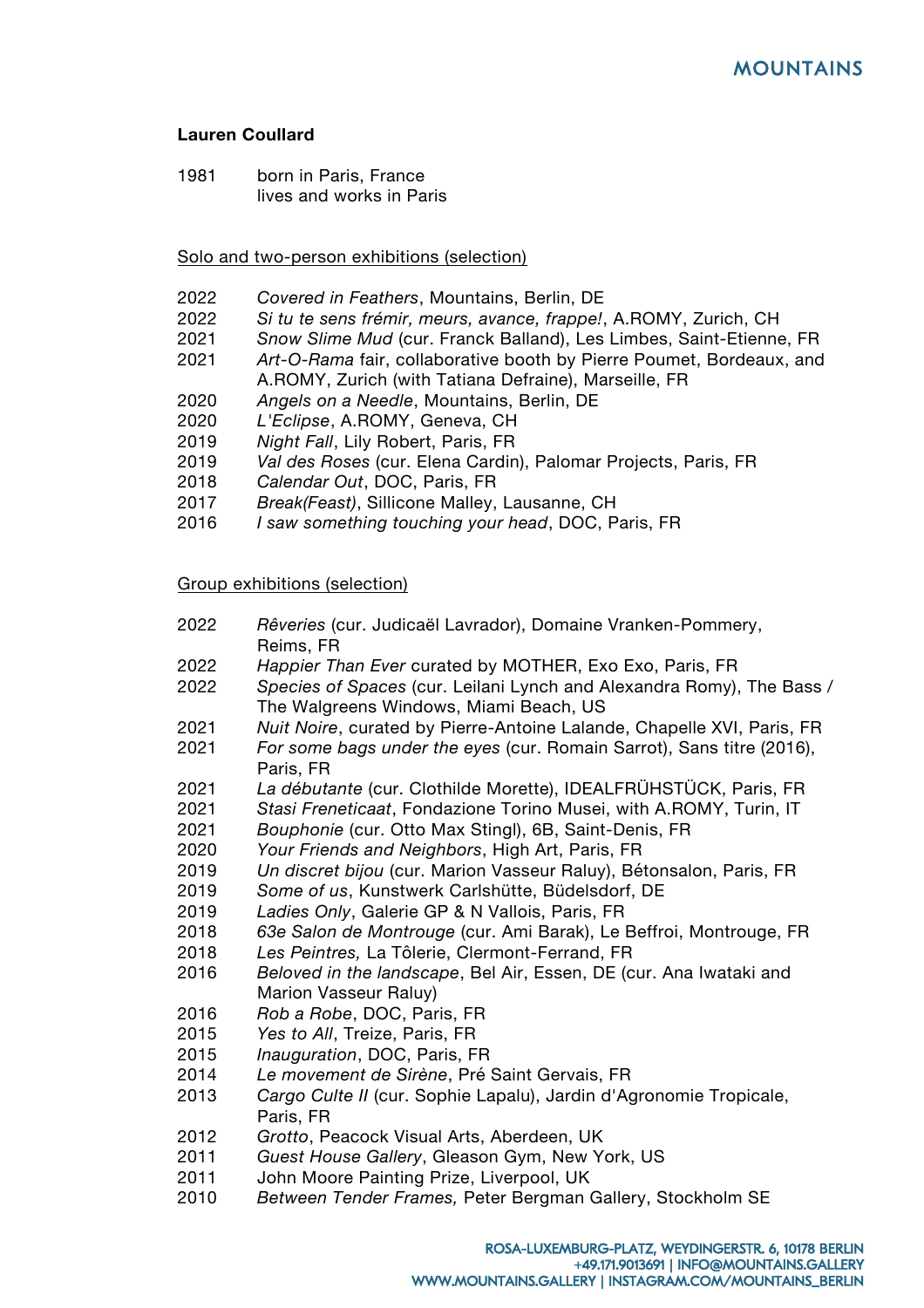- 2010 *Postal Auction*, ICA, London, UK
- 2009 *Maybe I'll*, Triangle Space, London, UK
- 2009 *The Pleasure is All Mine,* Auto Italia South East Gallery, London, UK
- 2009 *CCW*, Auto Italia South East Gallery, London, UK
- 2008 *Battle You Tube*, Palais de Tokyo, Paris, FR
- 2006 *Pelouse Autorisées*, FRAC Île de France-le Plateau, Paris, FR

Bibliography (selection)

- 2022 Lila Torqueo, exhibition text for *Si tu te sens frémir, meurs, avance, frappe!*, A.ROMY, Zurich, CH
- 2022 Mathieu Buard, *Arlequinades. A propos des tableaux fantasmagoriques de l'ogre et peintre*, Temple Magazine, issue no. 10
- 2021 Franck Balland, exhibition text for *Snow Slime Mud* at Les Limbes, Saint-Etienne, FR
- 2021 Mathieu Buard in Feu Magazine
- 2020 Lou Ferrand, exhibition text for *L'Eclipse*, A.ROMY, Geneva, CH
- 2019 Fabio Santacroce, exhibition text for *Night Fall*, Lily Robert, Paris, FR
- 2019 Julien Verhaeghe, *The clamor of being*, as exhibition text for *Angels on a Needle*, 2020, Mountains, Berlin, DE
- 2018 Claire Moulène, in exhibition catalogue *63e Salon de Montrouge*
- 2017 Jérémy Grandsenne, *Lauren Coullard – The Lucky Stories*, exhibition text for *Break(Feast)*, Silicon IVIalley, Lausanne, CH
- 2016 Marion Vasseur Raluy, *I saw something touch your head*, artist publication

# Press (selection)

- 2021 Berliner Zeitung | Hanno Hauenstein, *Wo das Leben förmlich vibriert: Die Kunstmesse Art-O-Rama in Marseille*, September 05, 2021
- 2019 Artforum | Lillian Davies, *Artforum Critic's Picks: Lauren Coullard at Lily Robert*, September 2019
- 2019 Libération | Judicaël Lavrador, *Tableaux hantés*, October 14, 2019
- 2019 Le Quotidien de l'Art | Pedro Morais, artist portrait Lauren Coullard
- 2019 Beaux-Arts Magazine | Judicaël Lavrador, *Ces peintres qui racontent des histoires*, issue no. 416, February 2019
- 2018 Le Quotidien de l'Art | Pedro Morais, *Montrouge 2018 : du futur au Moyen Âge*, issue no. 1486, April 25, 2018
- 2018 Libération | Judicaël Lavrador, *Benefit DOC*, March 14, 2018
- 2017 Beaux-Arts Magazine | Judicaël Lavrador,

### Interviews, Lectures, Talks (selection)

- 2021 Artist Talk with Arslane Smirnov, on the occasion of *Bouphonie* at 6B, Saint-Denis, FR
- 2019 Roundtable discussion *Temporary State: art in the age of change* with Emanuele Coccia and Romain Noël, DOC, Paris, FR
- 2018 Radio interview with Benoît Lamy de La Chapelle, *Le Cri du Loup*, Radio Campus Clermont-Ferrand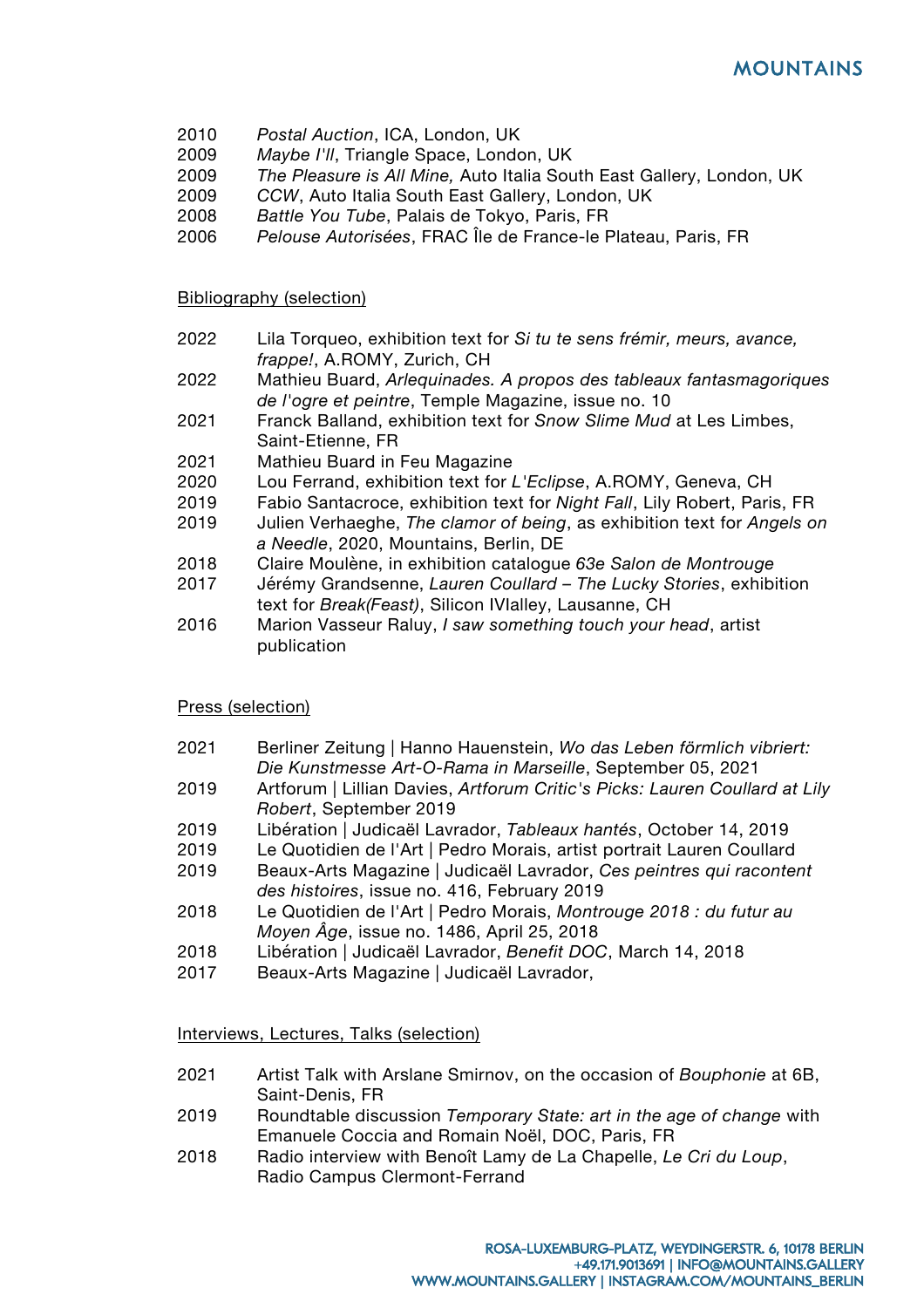- 2017 Radio interview *Les Carnets de la creation* with Aude Lavigne, France Culture
- 2017 Lecture at *Culture et désobéissance* conference, Sorbonne-Panthéon I, Paris, FR
- 2017 Lecture *Glue Eyes* at Beaux-Arts de Caen, Caen, FR
- 2016 Interviews with Mouvement magazine, Soixantequinze magazine and Le Quotidien de l'Art
- 2015 Roundtable discussion about Parisian project spaces, Jeune Création at Galerie Ropac, Paris, FR

### Contributions and publications (selection)

- 2021 Lauren Coullard in *Bagarres, une revue*, no. 01, November 2021, published by The Drawer & l'École d'Art (ISBN 978-2-493443-00-7)
- 2021 Lauren Coullard in *Passerelles 2020–2021*, published by Contemporaines, edition of 150
- 2020 Lauren Coullard in *Un discret bijou*, artist's publications, 2 books, edited by Martha Salimbeni
- 2020 *Personne ne m'aime*, artist publication with Alicia Zaton, edition of 30
- 2016 *Le Médecin*, edited by DOC, edition of 200

### Awards & Grants

DRAC, Orangerie Tropicale with Le CREDAC Prix de la Foundation Robert Laurent-Vibert, with Académie des Beaux- Arts, Institut de France Bourse de production EXTRA, Institut Francais Face Foundation, Bourse Etant Donnés Bourse d'echange régionale de I'Île de France

### **Residencies**

- 2021 Mentorat program Passerelles, Contemporaines association, with artist Sacha Golemanas
- 2021 Moly Sabata Foundation Albert Gleizes, Sablons, FR
- 2019 Das Blaue Pferd (with Oskar Korsar), Berlin, DE
- 2014 Fondation Robert Laurent-Vibert with l'institute de France, Académie des Beaux-Arts, Château de Lourmarin, FR
- 2013 Fondation Robert Laurent-Vibert with l'institute de France, Académie des Beaux-Arts,Château de Lourmarin, FR
- 2012 Les Verrières Ateliers-Résidence de recherche, Pont-Aven, FR El Nogal International Artist Residency, Madrid, SP

### **Collections**

Museum Serralves, Porto, Portugal MOBA collection SONS collection Collection of Crédit Agricole Collection of City de Montrouge